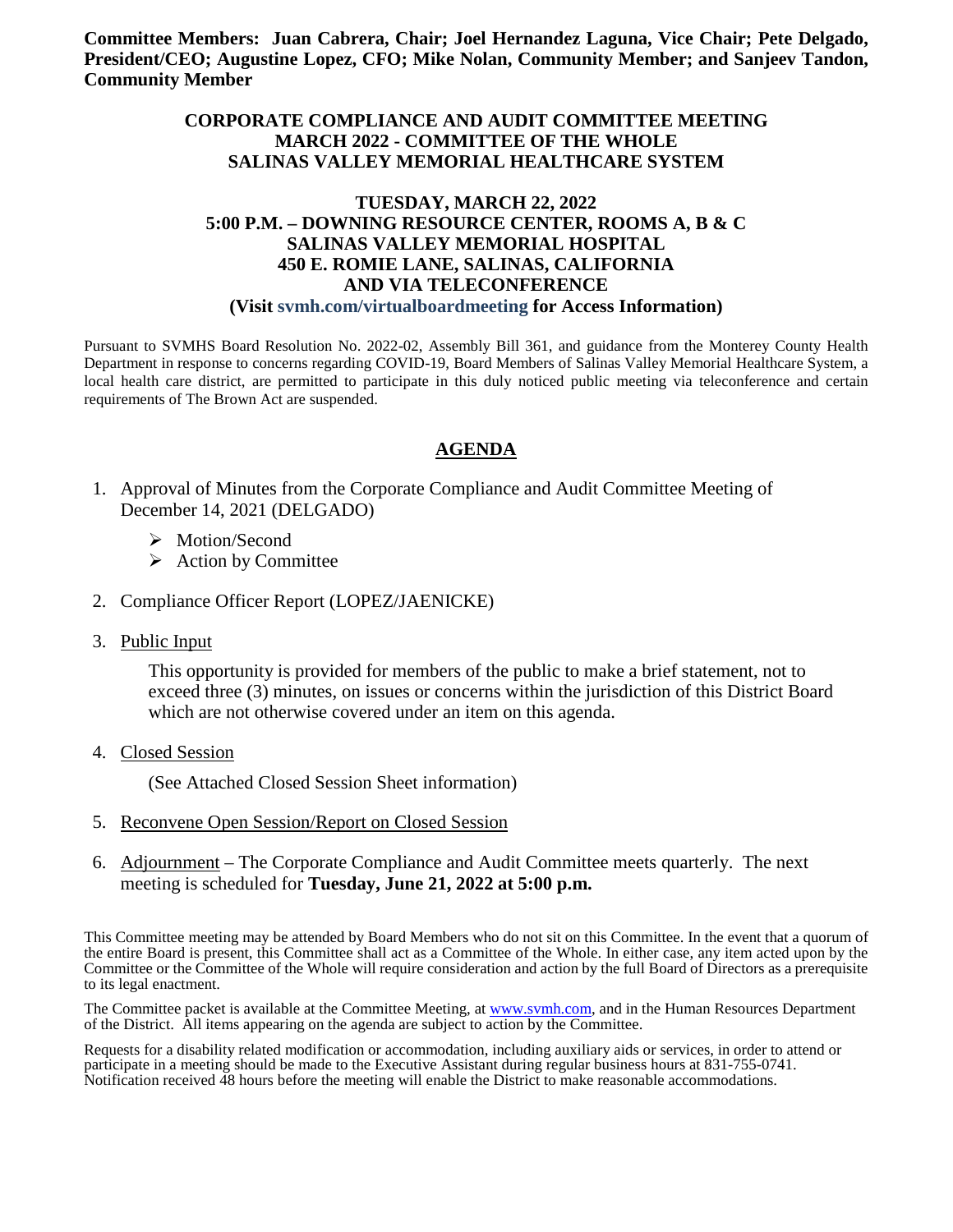#### **SALINAS VALLEY MEMORIAL HEALTHCARE SYSTEM CORPORATE COMPLIANCE AND AUDIT COMMITTEE MEETING OF THE BOARD OF DIRECTORS – COMMITTEE OF THE WHOLE**

#### **AGENDA FOR CLOSED SESSION**

Pursuant to California Government Code Section 54954.2 and 54954.5, the board agenda may describe closed session agenda items as provided below. No legislative body or elected official shall be in violation of Section 54954.2 or 54956 if the closed session items are described in substantial compliance with Section 54954.5 of the Government Code.

## **CLOSED SESSION AGENDA ITEMS**

#### **[ ] LICENSE/PERMIT DETERMINATION** (Government Code §54956.7)

**Applicant(s)**: (Specify number of applicants)

#### **[ ] CONFERENCE WITH REAL PROPERTY NEGOTIATORS** (Government Code §54956.8)

**Property:** (Specify street address, or if no street address, the parcel number or other unique reference, of the real property under negotiation):

Agency negotiator: (Specify names of negotiators attending the closed session):

**Negotiating parties**: (Specify name of party (not agent):

**Under negotiation:** (Specify whether instruction to negotiator will concern price, terms of payment, or both):

## **[ ] CONFERENCE WITH LEGAL COUNSEL-EXISTING LITIGATION** (Government Code §54956.9(d)(1))

**Name of case:** (Specify by reference to claimant's name, names of parties, case or claim numbers):

, or

**Case name unspecified:** (Specify whether disclosure would jeopardize service of process or existing settlement negotiations):

#### **[ ] CONFERENCE WITH LEGAL COUNSEL-ANTICIPATED LITIGATION** (Government Code §54956.9)

Significant exposure to litigation pursuant to Section  $54956.9(d)(2)$  or (3) (Number of potential cases):

Additional information required pursuant to Section 54956.9(e):

Initiation of litigation pursuant to Section 54956.9(d)(4) (Number of potential cases):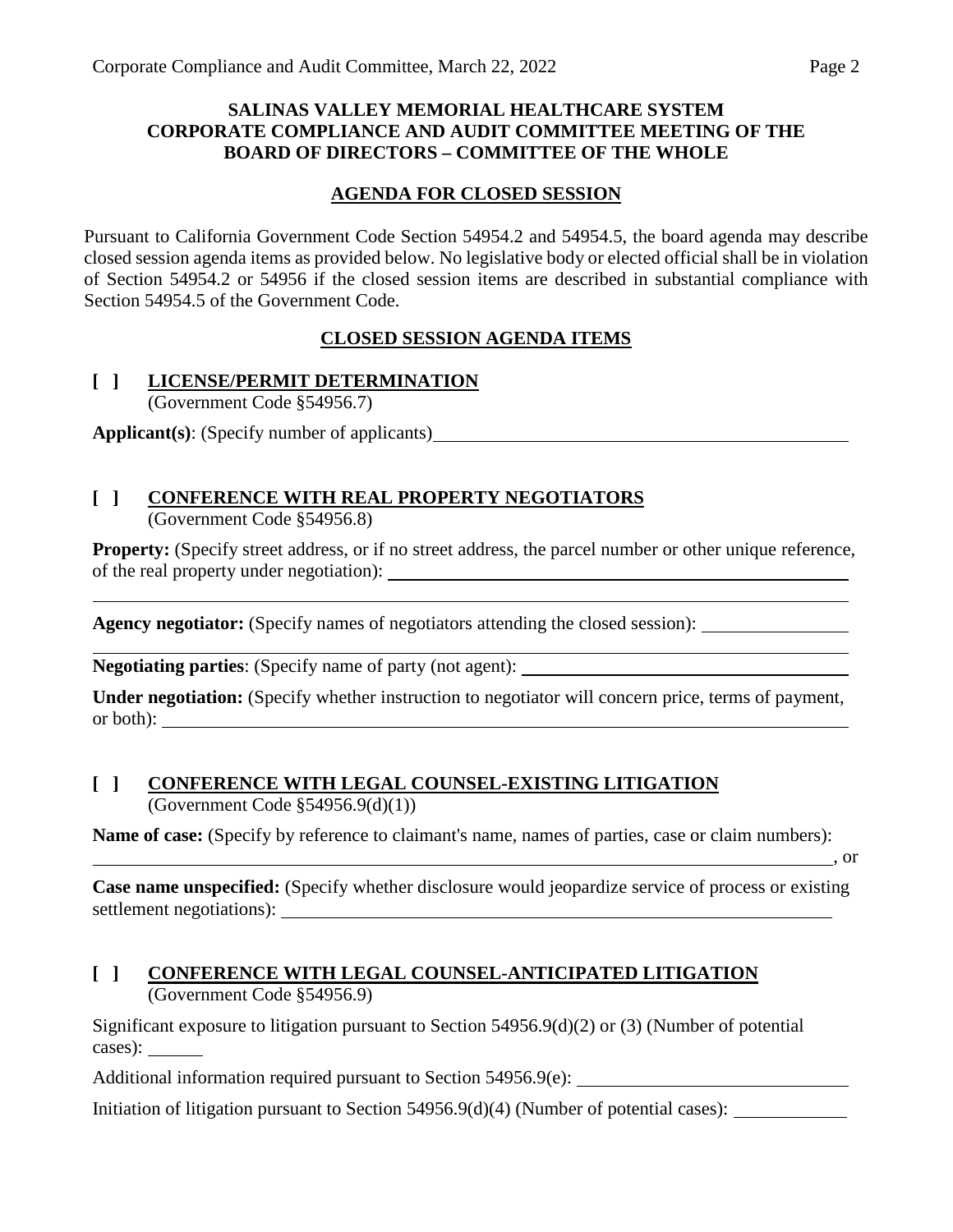# **[ ] LIABILITY CLAIMS**

(Government Code §54956.95)

**Claimant:** (Specify name unless unspecified pursuant to Section 54961):

**Agency claimed against**: (Specify name):

## **[ ] THREAT TO PUBLIC SERVICES OR FACILITIES**

(Government Code §54957)

**Consultation with**: (Specify name of law enforcement agency and title of officer):

## **[ ] PUBLIC EMPLOYEE APPOINTMENT**

(Government Code §54957)

**Title**: (Specify description of position to be filled):

## **[ ] PUBLIC EMPLOYMENT**

(Government Code §54957)

**Title**: (Specify description of position to be filled):

## **[ ] PUBLIC EMPLOYEE PERFORMANCE EVALUATION**

(Government Code §54957)

**Title**: (Specify position title of employee being reviewed):

# **[ ] PUBLIC EMPLOYEE DISCIPLINE/DISMISSAL/RELEASE**

(Government Code §54957)

(No additional information is required in connection with a closed session to consider discipline, dismissal, or release of a public employee. Discipline includes potential reduction of compensation.)

## **[ ] CONFERENCE WITH LABOR NEGOTIATOR**

(Government Code §54957.6)

**Agency designated representative:** (Specify name of designated representatives attending the closed session):

**Employee organization**: (Specify name of organization representing employee or employees in question):, or

**Unrepresented employee**: (Specify position title of unrepresented employee who is the subject of the negotiations):

## **[ ] CASE REVIEW/PLANNING**

(Government Code §54957.8)

(No additional information is required to consider case review or planning.)

<u> 1980 - Johann Stoff, Amerikaansk politiker (</u>